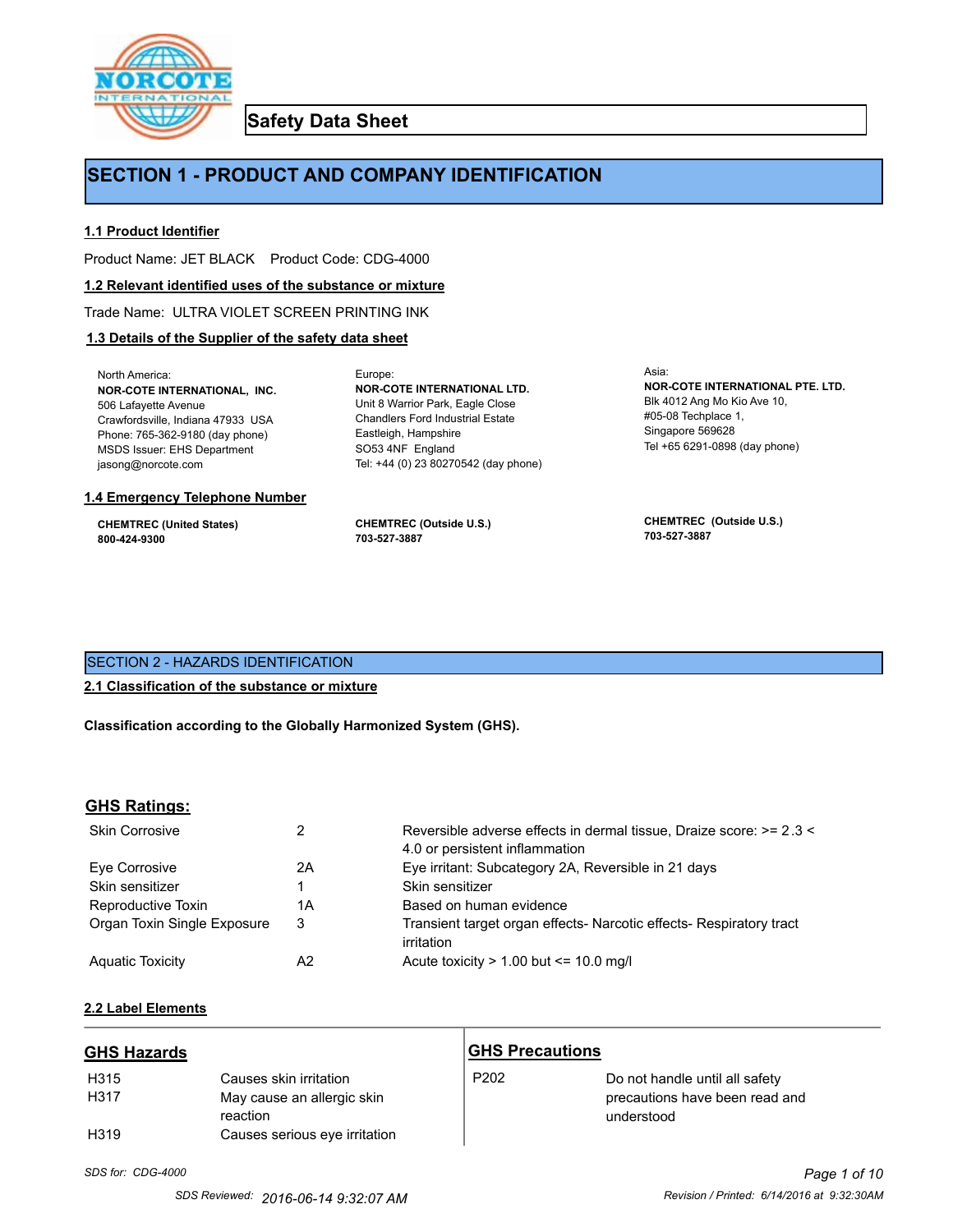| H335                          | May cause respiratory irritation | P261             | Avoid breathing                                                      |
|-------------------------------|----------------------------------|------------------|----------------------------------------------------------------------|
| H336                          | May cause drowsiness or          |                  | dust/fume/gas/mist/vapours/spray                                     |
|                               | dizziness                        | P273             | Avoid release to the environment                                     |
| H360                          | May damage fertility or the      | P <sub>280</sub> | Wear protective gloves/protective                                    |
|                               | unborn child                     |                  | clothing/eye protection/face protection                              |
| H401<br>Toxic to aquatic life |                                  | P362             | Take off contaminated clothing and<br>wash before reuse              |
|                               |                                  | P302+P352        | IF ON SKIN: Wash with soap and water                                 |
|                               |                                  | P304+P340        | IF INHALED: Remove victim to fresh air                               |
|                               |                                  |                  | and keep at rest in a position                                       |
|                               |                                  |                  | comfortable for breathing                                            |
|                               |                                  | P305+P351+P33    | IF IN EYES: Rinse continuously with                                  |
|                               |                                  | 8                | water for several minutes. Remove                                    |
|                               |                                  |                  | contact lenses if present and easy to                                |
|                               |                                  |                  | do - continue rinsing                                                |
|                               |                                  | P308+P313        | IF exposed or concerned: Get medical<br>advice/attention             |
|                               |                                  | P333+P313        | If skin irritation or a rash occurs: Get<br>medical advice/attention |

#### **Danger**



**EMERGENCY OVERVIEW:** Product is a liquid with mild acrylic odor that may be harmful if inhaled or swallowed. Product may cause serious damage to eyes, allergic skin reactions and irritation to respiratory system. Avoid breathing vapors. Avoid spillage to sewers or waterways.

# **ROUTES OF ENTRY:** Dermal, Inhalation, Ingestion

**ACUTE HEALTH EFFECTS:** Irritant to skin, eyes and respiratory tract. Effects may be delayed for several hours. Eyes Respiratory System

**Skin Contact:** Potential irritant and can cause allergic skin reaction. Repeated or prolonged contact may cause sensitization.

**Eye Contact:** Liquid, vapors, or mists may cause eye irritation. Protect eyes from repeated or prolonged contact.

**Ingestion:** May be harmful if swallowed. Gastrointestinal tract irritation may result.

**Inhalation:** May be harmful if inhaled. May cause irritation to upper respiratory tract upon prolonged or repeated inhalation.

# **Effects of Overexposure**

**MEDICAL CONDITIONS AGGRAVATED BY EXPOSURE:** Repeated and prolonged overexposure may increase the potential for adverse health effects.

**CHRONIC HEALTH EFFECTS:** No additional information

# SECTION 3 - COMPOSITION / INFORMATION ON INGREDIENTS

# **3.2 Mixtures**

\*Note: The exact concentrations of the below listed chemicals are being withheld as a trade secret

| <b>Chemical Name</b>         | <b>Percent</b><br>Weiaht | CAS#       | EC No.    | <b>Classification (GHS)</b> |
|------------------------------|--------------------------|------------|-----------|-----------------------------|
| 1.6-Hexanediol<br>diacrylate | 10.00 - 20.00 %          | 13048-33-4 | 235-921-9 | H315, H319.<br>H317, H400   |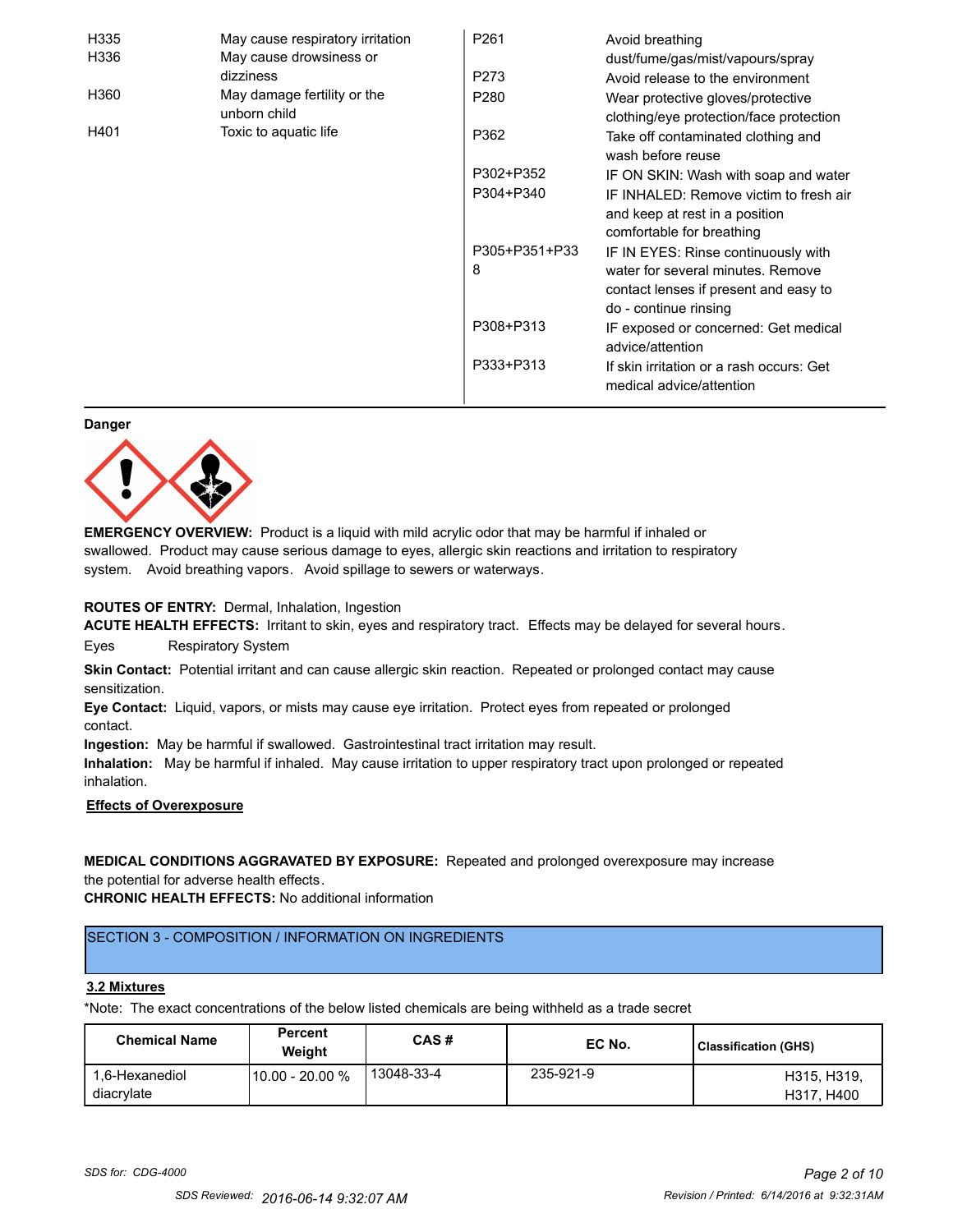| Tripropylene glycol<br>diacrylate                          | 5.00 - 10.00 %   | 42978-66-5  | 256-032-2 | H315, H319,<br>H317, H335 |
|------------------------------------------------------------|------------------|-------------|-----------|---------------------------|
| Carbon black                                               | $5.00 - 10.00 %$ | 1333-86-4   |           | H319, H335,<br>H372       |
| Barium sulfate                                             | $1.00 - 5.00 %$  | 7727-43-7   |           |                           |
| 1-Propanone, 2-<br>hydroxy-2-methyl-1-<br>phenyl-          | $1.00 - 5.00 %$  | 7473-98-5   |           | H302                      |
| Methanone, (1-<br>hydroxycyclohexyl)<br>phenyl-            | $1.00 - 5.00 %$  | 947-19-3    |           | H <sub>303</sub>          |
| Diphenyl-2,4,6-<br>trimethylbenzoyl<br>phosphine oxide     | $1.00 - 5.00 %$  | 75980-60-8  |           | H361                      |
| Phosphine oxide,<br>phenylbis(2,4,6-<br>trimethylbenzoyl)- | 1.00 - 5.00 %    | 162881-26-7 | 423-340-5 | H317                      |

# SECTION 4 - FIRST AID MEASURES

# **4.1 Description of first aid measures**

**INHALATION:** Move subject to fresh air and keep warm. If subject is not breathing, administer artificial respiration. If breathing is difficult, have qualified personnel administer oxygen and get medical attention .

**EYE CONTACT:** Flush the eye and under lids with warm water for 15 minutes. Remove any contact lenses during the flushing. Get immediate medical attention if symptoms persist.

**SKIN CONTACT:** Remove and isolate contaminated clothing and shoes. Remove excess material from skin with clean cloth. Flush skin with running lukewarm water. Wash affected areas using mild soap.

**INGESTION:** If appreciable quantities are swallowed, seek immediate medical attention. Do NOT induce vomiting. Never give anything by mouth to an unconscious person.

# SECTION 5 - FIRE FIGHTING MEASURES

### **5.1 Extinguising Media**

Evacuate area of all non-emergency personell. Firefighters must wear full emergency equipment with self contained breathing apparatus. At elevated temperatures hazardous polymerization may occur causing container rupture and in extreme cases, explosion. Fight fires from upwind and cool intact containers with water spray or stream at maximum range.

# Flash Point: 100 C (212 F)

**FLAMMABLE/EXPLOSIVE LIMITS (Volume % in air):** Not established **EXTINGUISHING METHOD:** Water fog, carbon dioxide (CO2) or dry chemical

### **5.2 Special Hazards arising from the substance or mixture:**

Thermal decomposition can lead to release of irritating gases and vapors

# **5.3 Advice for firefighters**

#### **Protective Equipment:**

Wear full emergency equipment with selfcontained breathing apparatus . Refer to Section 8

#### **5.4 Additional Information**

 Heating causes a rise in pressue, risk of bursting and combustion Shut off sources of ignition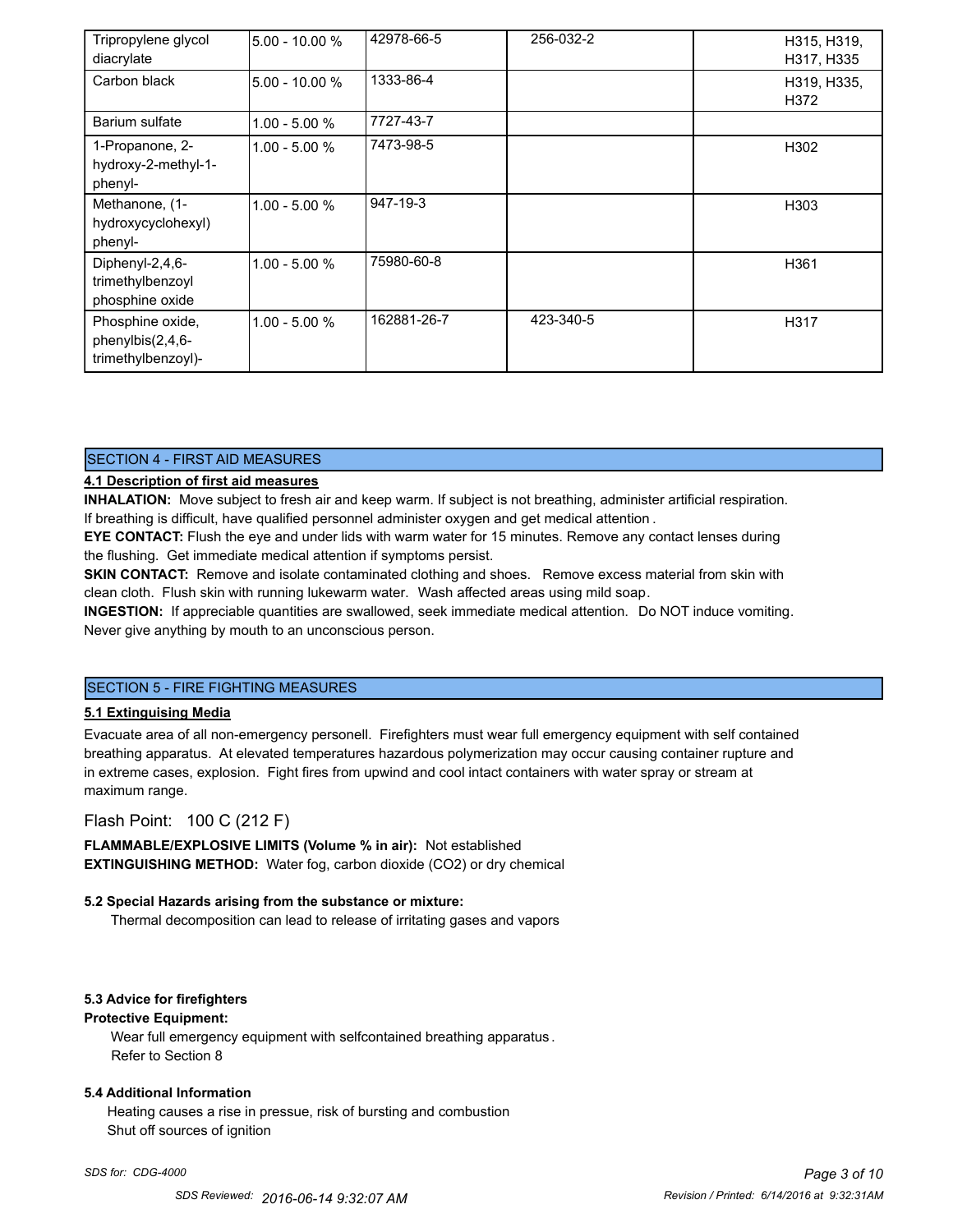# **OSHA CLASSIFICATION:** Class IIIB Combustible

# SECTION 6 - ACCIDENTAL RELEASE MEASURES

### **6.1 Personal precautions, protective equipment and emergency procedures**

Remove all sources of ignition and ventilate area. Avoid skin and eye contact. Use respiratory protection.

### **6.2 Environmental precautions**

Avoid release to the environment. Local authorities should be advised if significant spillages cannot be contained

# **6.3 Methods and materials for containment and cleaning up**

 Absorb with inert materials such as dry clay or sand and place in closed container for disposal as solid waste in accordance with all applicable regulations.

# SECTION 7 - HANDLING AND STORAGE

# **7.1 Precautions for safe handling**

Avoid any unnecessary contact. Use protective clothing specified in Section 8.

# **7.2 Conditions for safe storage, including and incompatibilities**

Store away from heat and sunlight to prevent spontaneous polymerization. Store below 90° F (32° C). Protect containers from physical damage. Storage of containers should conform to flammable and combustible liquid regulations.

# **SECTION 8 - EXPOSURE CONTROLS / PERSONAL PROTECTION**

# **8.1 Control parameters**

# **Exposure Limits:** Not established for mixture

| <b>Chemical Name / CAS No.</b>                             | <b>OSHA Exposure Limits</b>                                        | <b>ACGIH Exposure Limits</b>                                                                                    | <b>Other Exposure Limits</b>                                                                                              |
|------------------------------------------------------------|--------------------------------------------------------------------|-----------------------------------------------------------------------------------------------------------------|---------------------------------------------------------------------------------------------------------------------------|
| 1,6-Hexanediol diacrylate<br>13048-33-4                    |                                                                    |                                                                                                                 |                                                                                                                           |
| Tripropylene glycol<br>diacrylate<br>42978-66-5            |                                                                    |                                                                                                                 |                                                                                                                           |
| Carbon black<br>1333-86-4                                  | 3.5 mg/m3 TWA                                                      | 3 mg/m3 TWA (inhalable<br>(fraction)                                                                            | NIOSH: 3.5 mg/m3<br>TWA; 0.1 mg/m3 TWA<br>(Carbon black in<br>presence of Polycyclic<br>aromatic hydrocarbons,<br>as PAH) |
| Barium sulfate<br>7727-43-7                                | 15 mg/m3 TWA (total dust);<br>5 mg/m3 TWA (respirable<br>fraction) | 5 mg/m3 TWA (inhalable<br>fraction, particulate matter<br>containing no asbestos and<br><1% crystalline silica) | NIOSH: 10 mg/m3 TWA<br>(total dust); $5 \text{ mg/m}$ 3<br>TWA (respirable dust)                                          |
| 1-Propanone, 2-hydroxy-2-<br>methyl-1-phenyl-<br>7473-98-5 |                                                                    |                                                                                                                 |                                                                                                                           |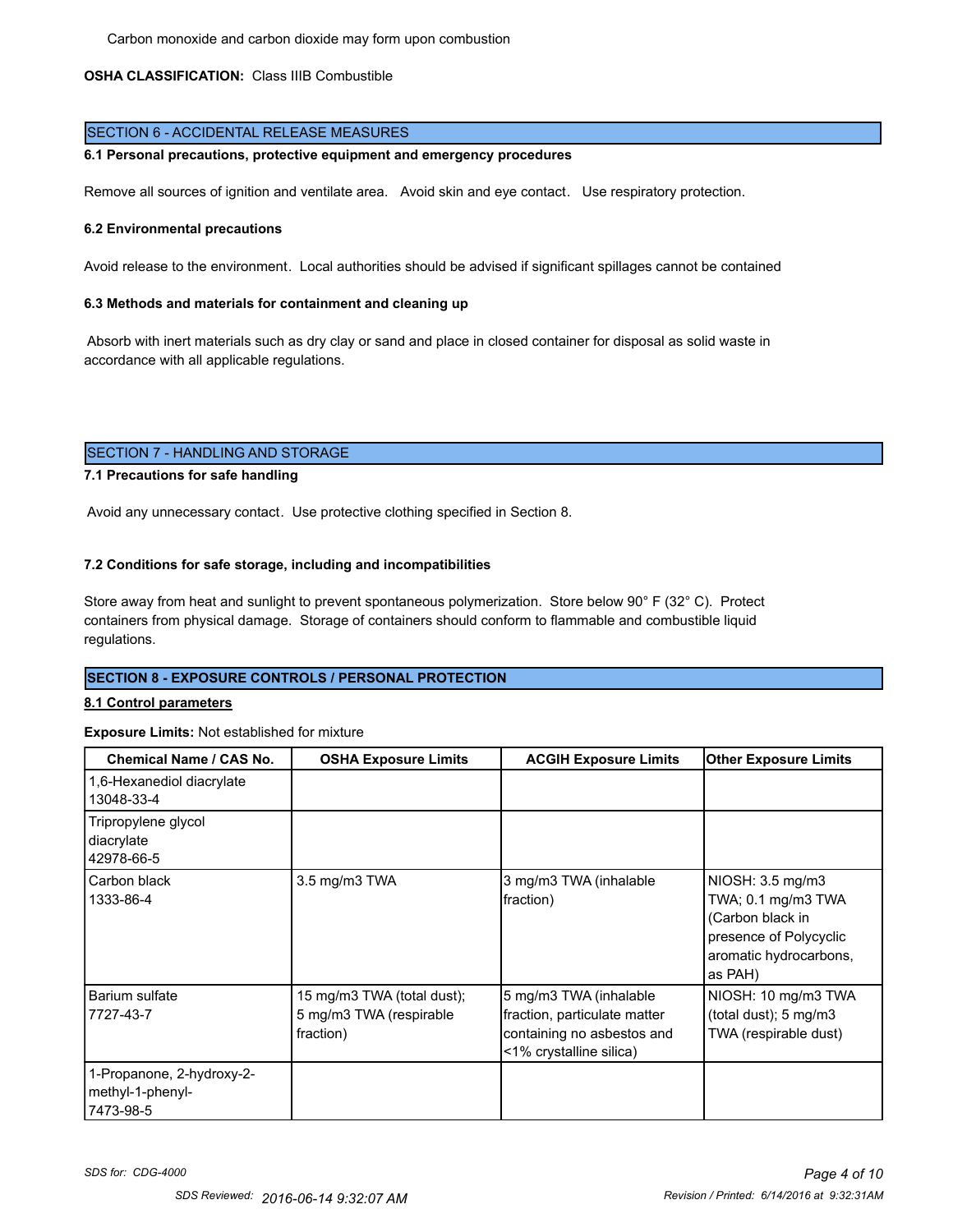| Methanone, (1-<br>hydroxycyclohexyl)phenyl-<br>947-19-3                   |  |  |
|---------------------------------------------------------------------------|--|--|
| Diphenyl-2,4,6-<br>trimethylbenzoyl phosphine<br>oxide<br>175980-60-8     |  |  |
| Phosphine oxide, phenylbis<br>$(2,4,6$ -trimethylbenzoyl)-<br>162881-26-7 |  |  |

# **8.2 Exposure Controls**

**VENTILATION:** Provide natural or mechanical ventilation to minimize exposure. If practical, use local mechanical exhaust ventilation at sources of air contamination.

**EYE PROTECTION:** Use splash-proof safety goggles or safety glasses that are ANSI approved to prevent eye contact. Eyewash availability is also recommended.

**HAND PROTECTION:** Use nitrile, butyl or other gloves that are resistant to chemicals in Section 2. Replace immediately if punctured or torn or when a change of appearance (color, elasticity, shape) occurs . A minimum of 0.45mm thick gloves for long duration exposure (up to 4 hours) or mechanical handling activities; single use, disposable gloves for short duration exposures not exceeding 30 minutes or where splashes are likely, are recommended.

**RESPIRATORY PROTECTION:** Use of NIOSH/MSHA approved respirators is recommended where exposure limits may be exceeded. Consult the respirator manufacturer for appropriate type and application. **SKIN PROTECTION:** Protective or disposable outer clothing is recommended.

**Environmental Exposure Controls:** Avoid release to the environment. The product should not be allowed to enter drains, water courses or the soil.

| <b>ISECTION 9 - PHYSICAL AND CHEMICAL PROPERTIES</b><br>9.1 Information on basic physical and chemical properties |                                |                                  |                  |  |
|-------------------------------------------------------------------------------------------------------------------|--------------------------------|----------------------------------|------------------|--|
|                                                                                                                   |                                |                                  |                  |  |
| Vapor Pressure:                                                                                                   | Not Established                | <b>Vapor Density:</b>            | Heavier than Air |  |
| pH:                                                                                                               | Not Established                | Formula KG / Gal                 | 4.46             |  |
| <b>Melting Point:</b>                                                                                             | Not Available                  | <b>Freezing Point:</b>           | Not Available    |  |
| Solubility:                                                                                                       | Not Soluble in Water           | <b>Boiling Range:</b>            | Not Available    |  |
| <b>Flash Point:</b>                                                                                               | See section 5.1                | <b>Evaporation Rate:</b>         | $<$ 1            |  |
| <b>Flammability:</b>                                                                                              | See Section 5.4                | <b>Explosive Limits:</b>         | See Section 5.4  |  |
| Viscosity:                                                                                                        | See Certificate of<br>Analysis | <b>Specific Gravity (SG)</b>     | 1.179            |  |
| Grams VOC less water:                                                                                             | $<$ 1%                         | <b>Partition Coefficient</b>     | Not Available    |  |
| <b>Auto-Ignition Temperature</b>                                                                                  | Not Available                  | <b>Decomposition Temperature</b> | Not Available    |  |

# **SECTION 10 - REACTIVITY / STABILITY HAZARD DATA**

# **10.1 Reactivity**

None known

# **10.2 Chemical Stability**

This material is stable under recommended storage and handling conditions.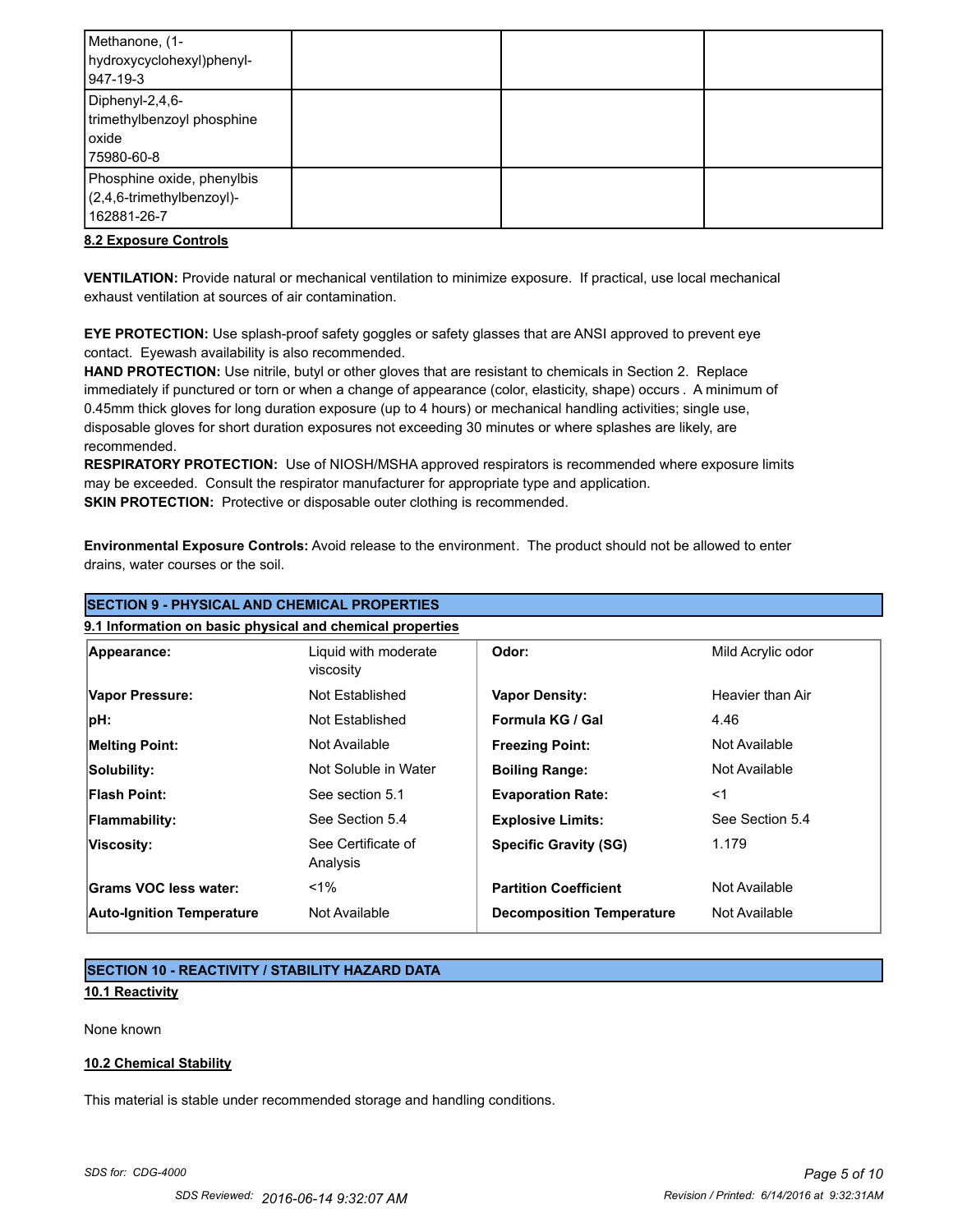### **10.3 Possibility of hazardous reaction**

Under certain conditions (excess temperatures and contamination) hazardous polymerization may occur. Avoid high temperature and contamination with foreign materials.

# **10.4 CONDITIONS TO AVOID:**

Excessive heat, ignition sources and contamination with dirt and other foreign materials.

### **10.5 Incompatible Materials:**

Avoid contamination or inappropriate mixing with strong oxidizing agents, peroxides, strongly caustic materials and metal corrosion products including rust. Do not expose to UV light during storage.

### **10.6 Hazardous decomposition products**

Thermal oxidation or pyrolysis (as in fire) may yield carbon dioxide, carbon monoxide and volatile organic fragments which are flammable, irritating or toxic.

# Hazardous polymerization will not occur.

**SECTION 11 - TOXICOLOGICAL INFORMATION**

# **Component Toxicity:**

| <b>Component Description</b><br>Oral, Dermal, Inhalation<br><b>Toxicity</b>          | Ecotoxocity:                                                                        |
|--------------------------------------------------------------------------------------|-------------------------------------------------------------------------------------|
| 1,6-Hexanediol diacrylate<br>Oral:5.00 g/kg (Rat)<br>Dermal: 3,600.00 µL/kg (Rabbit) | N/A                                                                                 |
| Tripropylene glycol diacrylate<br>Oral:3,000.00 mg/kg (Rat)                          | 48 Hr EC50 Daphnia magna: 88.7 mg/L<br>72 Hr EC50 Desmodesmus subspicatus: >28 mg/L |
| Carbon black<br>Dermal: 3.00 g/kg (Rabbit)                                           | 24 Hr EC50 Daphnia magna: >5600 mg/L                                                |
| Barium sulfate                                                                       | N/A                                                                                 |
| 1-Propanone, 2-hydroxy-2-methyl-1-phenyl-                                            | N/A                                                                                 |
| Methanone, (1-hydroxycyclohexyl)phenyl-                                              | N/A                                                                                 |
| Diphenyl-2,4,6-trimethylbenzoyl phosphine<br>loxide                                  | N/A                                                                                 |
| Phosphine oxide, phenylbis(2,4,6-<br>trimethylbenzoyl)-                              | N/A                                                                                 |

**TOXICOLOGICAL DATA:** Slightly Toxic by injestion. Prolonged or repeated exposure may result in sensitization. **LC50** - No additional information **LD50** - No additional information **MUTAGENICITY:** No additional information **REPRODUCTIVE EFFECTS:** No additional information **CARCINOGENICITY:**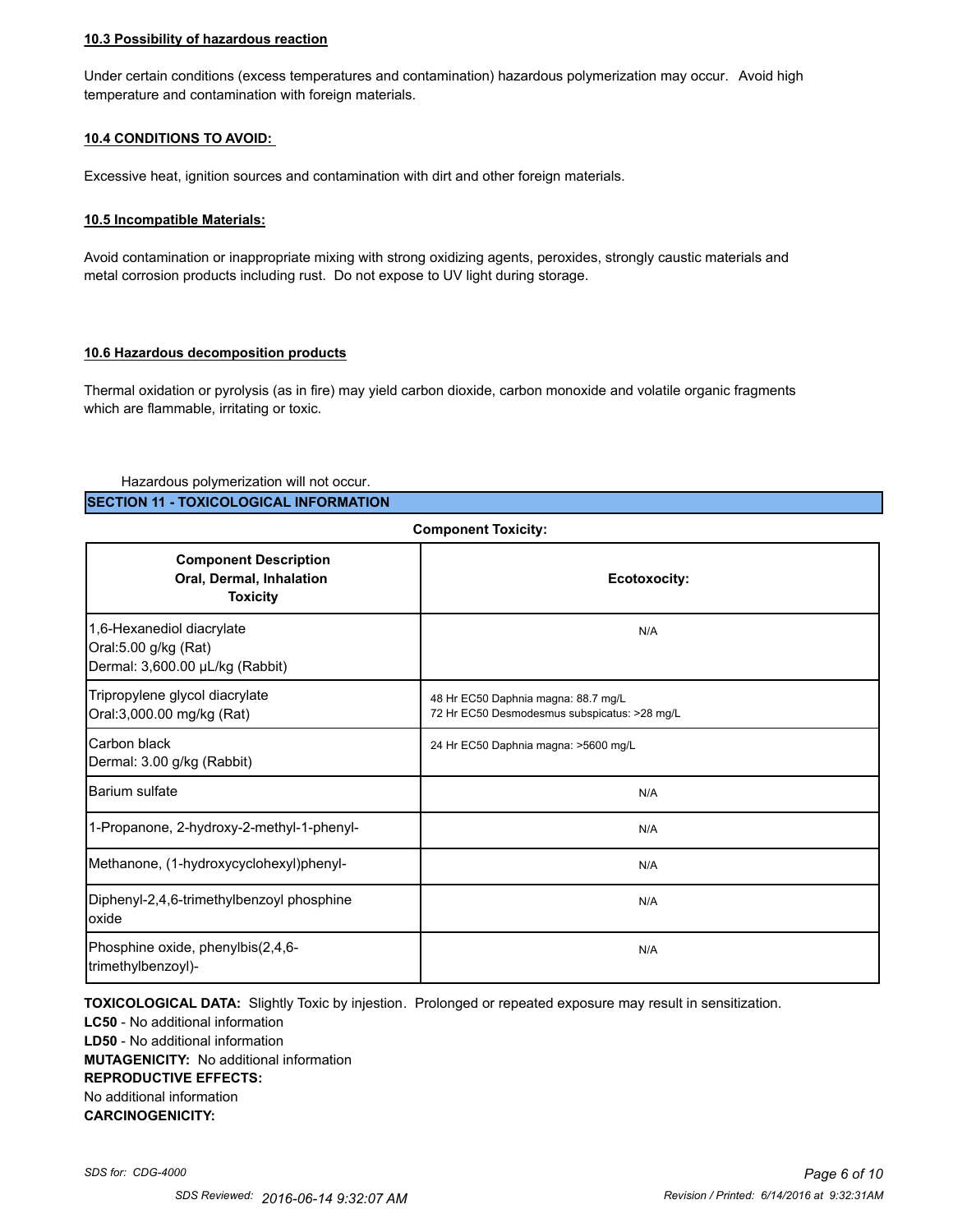Carbon black: NIOSH: potential occupational carcinogen IARC: Possible human carcinogen OSHA: listed

Carcinogenicity:

# **SECTION 12 - ECOLOGICAL INFORMATION**

# **12.1 Toxicity**

No determination has been made on ecological impact. However, it is recommended to prevent contamination of the environment with this product, i.e. soil, landfills, drains, sewers, surface waters, etc.

### **12.2 Persistence and degradability**

No determination has been made on ecological impact. however, it is highly recommended to prevent contamination of the environment with this product, i.e. soil, landfills, drains, sewers, surface waters, etc

#### **12.3 Bioaccumulative potential**

No determination has been made on ecological impact. However, it is highly recommended to prevent contamination of the environment with this product, i.e. soil, landfills, drains, sewers, surface waters, etc.

### **12.4 mobility in soil**

No determination has been made on ecological impact. However, it is highly recommended to prevent contamination of the environment with this product, e.i. soil, landfille, drains, sewers, surface waters, etc.

# **SECTION 13 - DISPOSAL CONSIDERATIONS**

#### **13.1 Waste Water methods**

If material becomes a waste, it does not meet the criteria of a hazardous waste as defined under the Resource Conservation and Recovery Act (RCRA) 40 CFR 261 as supplied. Dispose of this material in accordance with all applicable federal, state, provincial, and local laws and regulations.

# **SECTION 14 - TRANSPORTATION INFORMATION**

Transport this product in accordance with all applicable laws and regulations . This product, as supplied, is not regulated nor classified as a hazardous material/dangerous good by United States Department of Transportation (DOT), the International Civil Aviation Organization (ICAO), the International Maritime Organization (IMO), the Canadian Transportation of Dangerous Goods Act (TDG), or the International Air Transport Association (IATA) .

**14.1 UN Number:** Not Applicable

**14.2 UN Proper Shipping Name:** Not Applicable

**14.3 Transport Hazard Class:** Not Applicable **DOT (49 CFR)/IATA/IMDG Hazard Class:** Not Applicable

 **14.4 Packing Group:** Not Applicable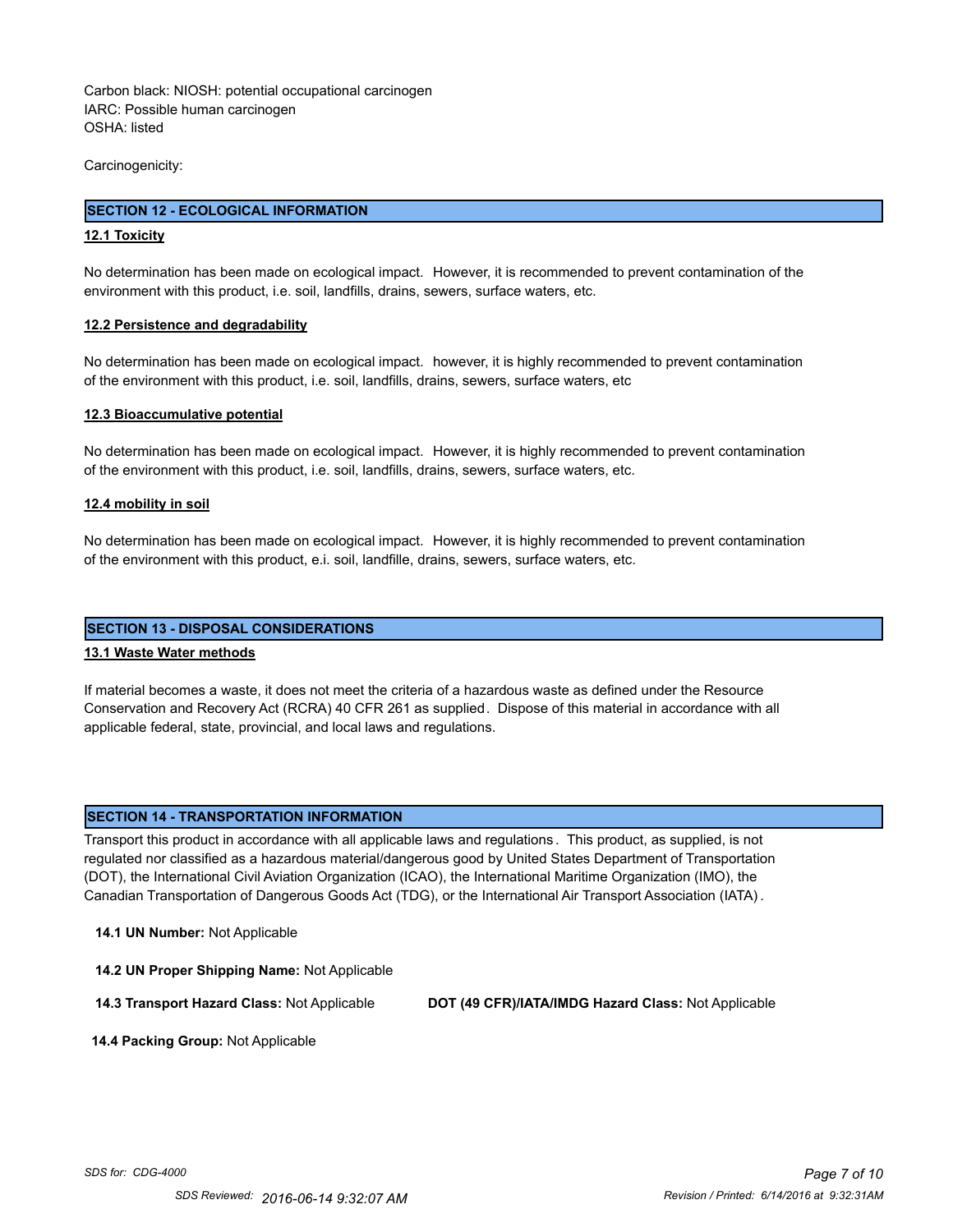### **SECTION 15 - REGULATORY INFORMATION**

#### **15.1 Safety, Health and Environmental regulations / legislation specific for the substance or mixture**

This safety data sheet has been formatted to the best of our ability in accordance to Directive 67/548/EEC or Directive 1999/45EC, American National Standards Institute (ANSI) and contains hazard criteria and all information required by the Canadian Controlled Products Regulation (CPR) in regard to this product.

**Clean Air Act - Ozone Depleting Substances (ODS):** This product and its components do not contain Ozone Depleting Substances.

**Canadian Inventory Status:** Components of this product are currently listed on the Canadian Domestic Substance List (DSL) or the Canadian Non-Domestic Substance List (NDSL).

**Coalition of Northeastern Governors (CONEG):** This product meets the requirements of CONEG pertaining to heavy metals total content of no more than 100 PPM. No heavy metals are added as a part of the formulation, but raw materials may contain residual parts per million as naturally occurring elements.

**European Inventory Status:** Components of this product are listed on the European Inventory of Existing Commercial Substances (EINECS), the European List of Notified Chemical Substances (ELINCS), or are exempt from being listed.

**Food and Drug Administration (FDA) Food Packaging Status:** Components of this product have not been cleared by FDA for use in food packaging and/or other applications as an indirect food additive .

**European Union Directive 2011/65/EC Restriction of Hazardous Substances (RoHS):** This product is in compliance with the requirements of the RoHS2 Directive.

#### **California Proposition 65 RTK:**

The following components of this mixture are listed under California Proposition 65:

Carbon black 1333-86-4 5 to 10 % Carcinogen

If CAS numbers 13463-67-7 and/or 1333-86-4 are listed they are not supplied in respirable form.

**REACH** : This product is compliant with the registration of the REACH Regulation (EC) No. 1907/2006 as all its components are either excluded, exempt and/or preregistered.

The following Substances of Very High Concern are present (updated December 17, 2015 to review for the 168 SVHC)

- None

- None

**Superfund Amendments and Reauthorization Act of 1986 (SARA) Title III: Section 302:**

- None

#### **Superfund Amendments and Reauthorization Act of 1986 (SARA) Title III: SARA 313:**

 This product contains the following components that are regulated under the Toxic Chemical Release Reporting requirements 40 CFR 372:

- None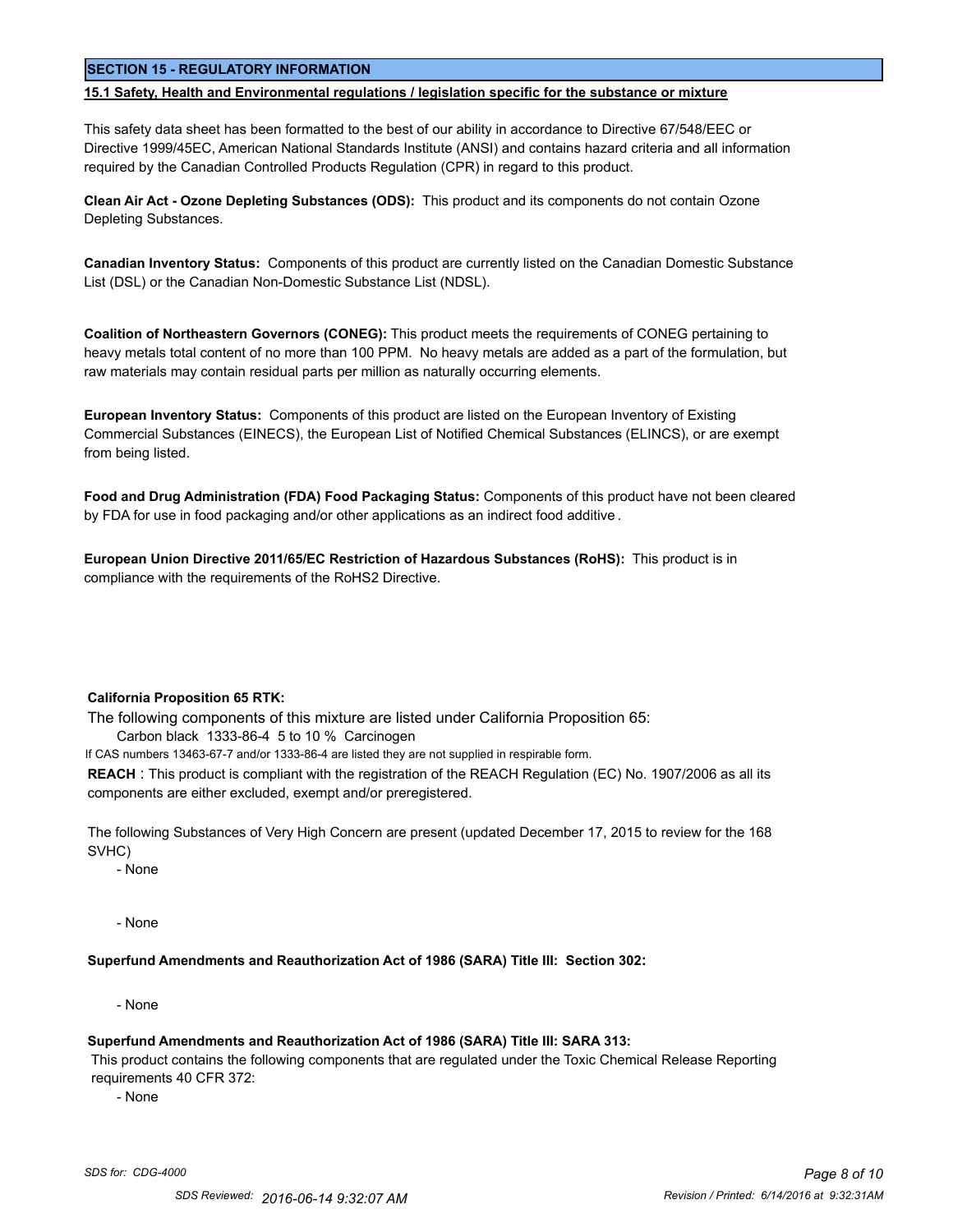**Global Inventories:** The components of these products are listed in the following or exempt from listing:

Europe (EINECS): Yes USA (TSCA): Yes Canada (DSL): Yes Japan (ENCS): Yes Philippines (PICCS): Yes China (IECSC): Yes Australia (AICS): Yes Korea (KECI): Yes New Zealand (NZloC): Yes Taiwan (ECSI): Yes

# **SECTION 16 - OTHER INFORMATION**

**Hazardous Material Information System (HMIS) National Fire Protection Association (NFPA)**



Flammability **1**



**HMIS® ratings** are a registered trade and service mark of the National Paint and Coatings Association with the following scale:

- \* = Chronic health effect PPE Index
- 4 = Severe Hazard A = Safety Glasses
- $3 =$  Serious Hazard  $B =$  Safety Glasses and Gloves
- 2 = Moderate Hazard C = Safety Glasses, Gloves and Protective Apron
- 1 = Slight Hazard D = Face Shield, Gloves and Protective Apron
	-
- 0 = Minimal Hazard E = Safety Glasses, Gloves and Respirator

# **Definitions**

- TWA Time Weighted Average
- TLV Threshold Limit Value
- STEL Short Term Exposure Limit
- CAS# Chemical Abstract Service Number
- NTP National Toxicology Program
- PEL Permissible Exposure Limit
- IARC International Agency for Research on Cancer
- ANSI American National Standards Institute

| <b>SKIN CORR.</b> | Skin corrosive                |
|-------------------|-------------------------------|
| <b>EYE</b>        | Eye corrosive                 |
| RESP. SENS.       | Respiratory sensitizer        |
| <b>SKIN SENS.</b> | Skin sensitizer               |
| MUTA.             | Mutagen                       |
| CARC.             | Carcinogen                    |
| REPR.             | Reproductive toxin            |
| STOT SE           | Organ toxin single exposure   |
| STOT RE           | Organ toxin repeated exposure |
| AH                | Aspiration hazard             |